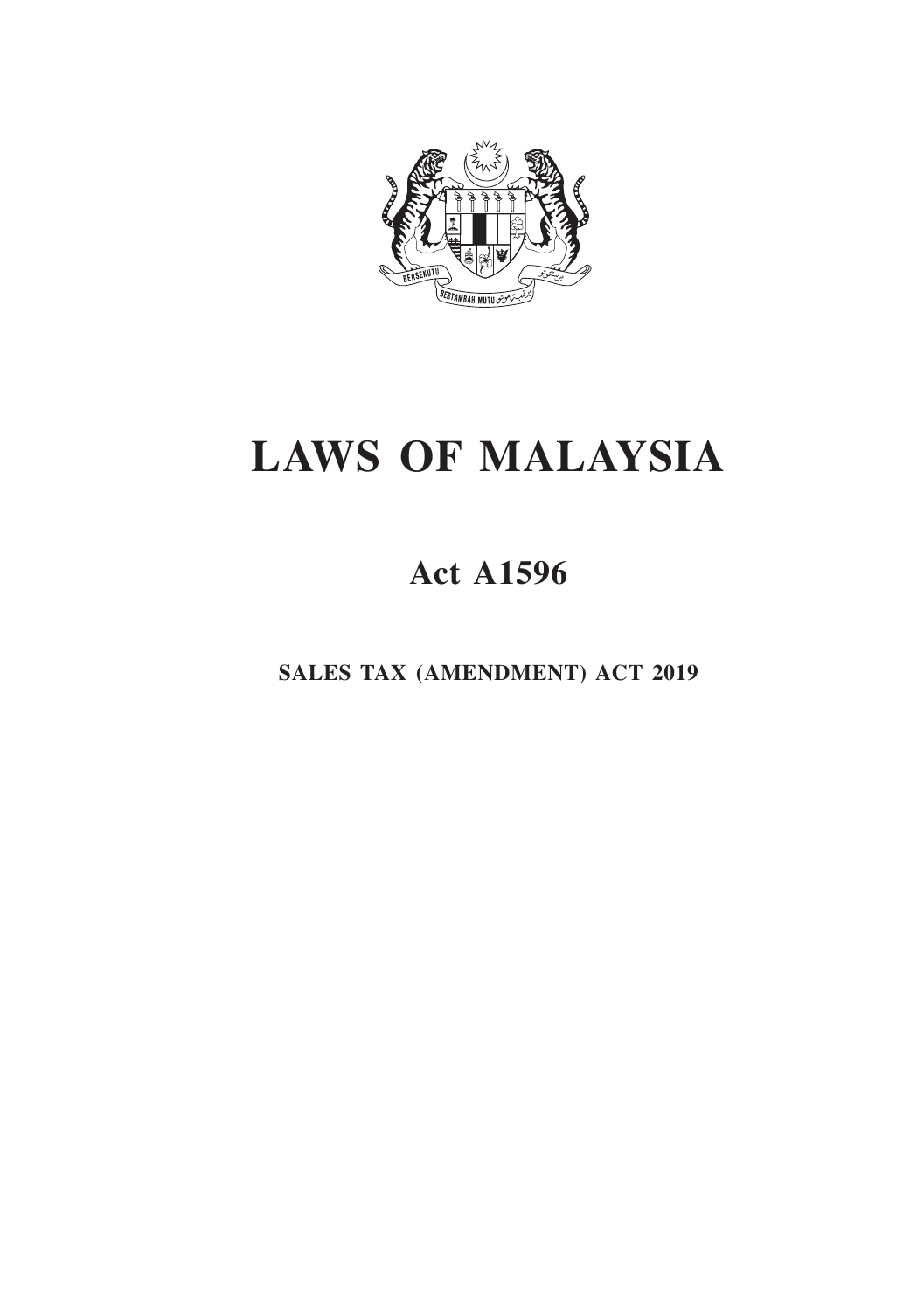| Date of Royal Assent                  | <b>Contractor</b> |                   | $\ldots$ 28 June 2019 |
|---------------------------------------|-------------------|-------------------|-----------------------|
| Date of publication in the<br>Gazette |                   | $\cdots$ $\cdots$ | 9 July 2019           |

**Publisher's Copyright C**

PERCETAKAN NASIONAL MALAYSIA BERHAD<br>All rights reserved. No part of this publication may be reproduced, stored in a retrieval system or transmitted in any form or by any means<br>electronic, mechanical, photocopying, recordin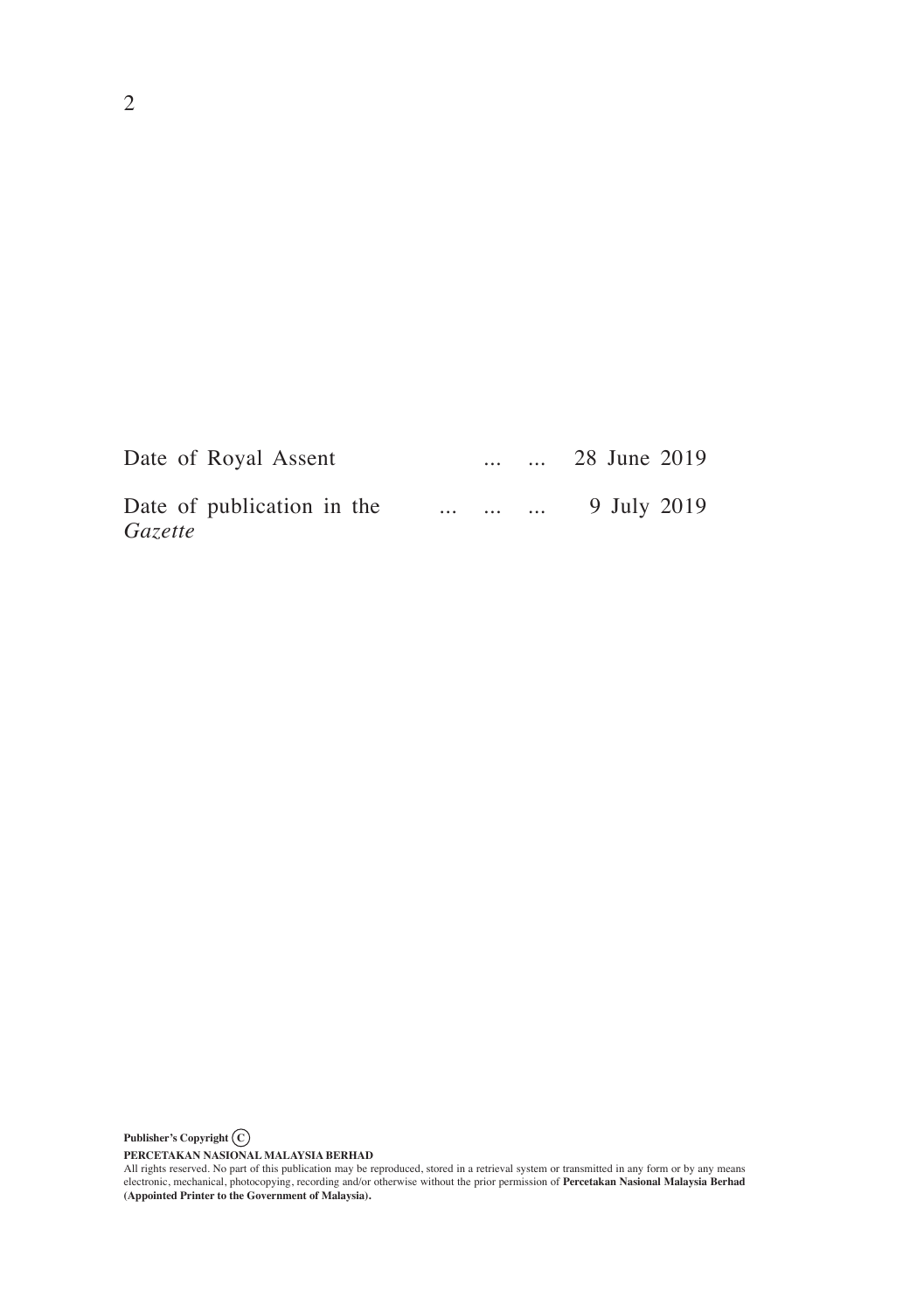### **LAWS OF MALAYSIA**

# **Act A1596**

#### **SALES TAX (AMENDMENT) ACT 2019**

An Act to amend the Sales Tax Act 2018.

 $[$ 

**ENACTED** by the Parliament of Malaysia as follows:

#### **Short title and commencement**

**1.** (1) This Act may be cited as the Sales Tax (Amendment) Act 2019.

(2) This Act comes into operation on a date to be appointed by the Minister by notification in the *Gazette.* 

#### **Amendment of section 2**

**2.** The Sales Tax Act 2018 [*Act 806*], which is referred to as the "principal Act" in this Act, is amended in section 2—

*(a)* in the definition of "designated areas", by substituting for the words "and Tioman" the words ", Tioman and Pangkor";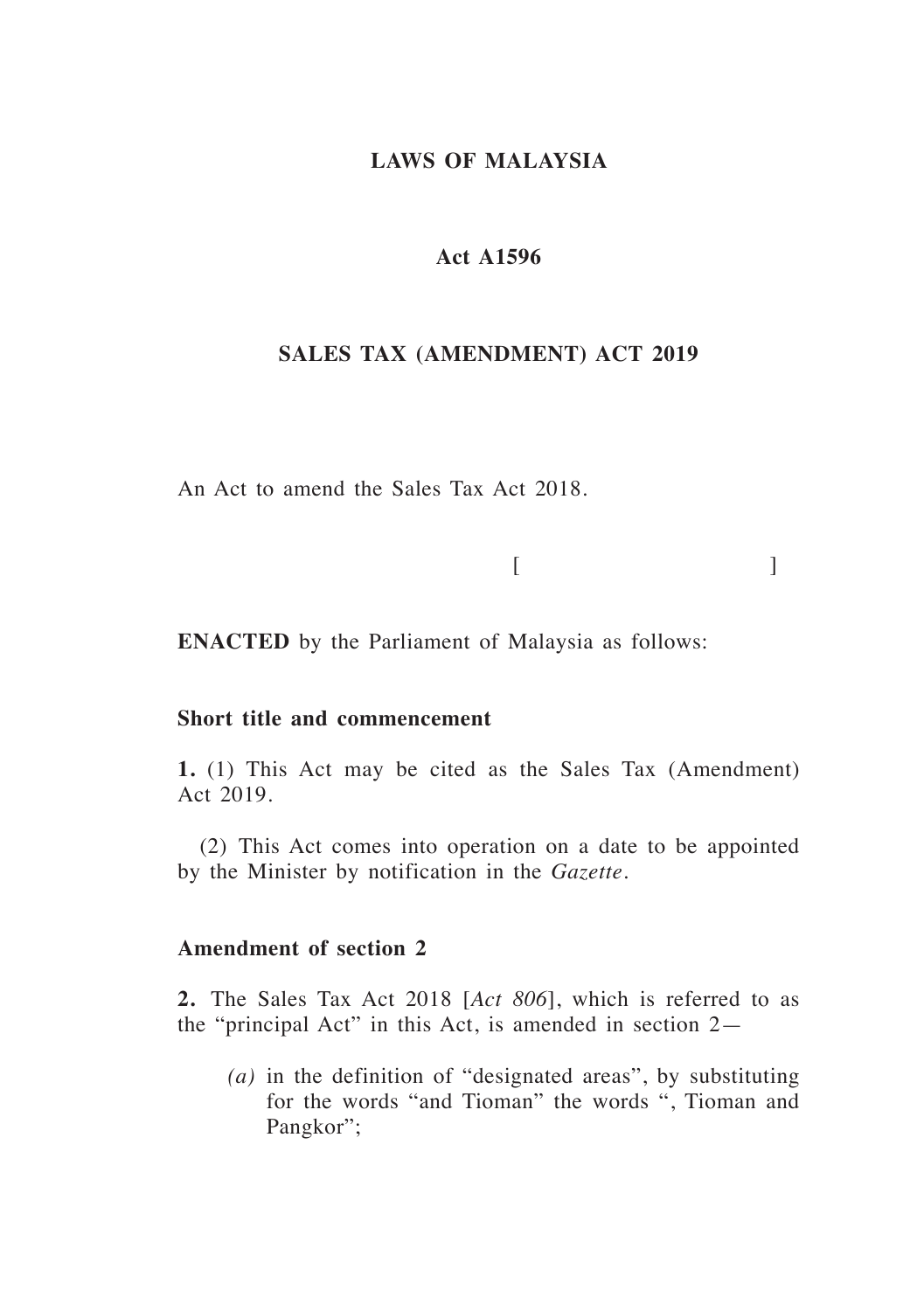- *(b)* in the definition of "special areas", by substituting for the words "and the Joint Development Area" the words "the Joint Development Area, and a petroleum supply base licensed under section 77<sub>B</sub> of the Customs Act 1967"; and
- *(c)* by inserting after the definition of "taxable person" the following definition:

' "Pangkor" means the Pangkor Island, Mentagor Island, Giam Island, Simpan Island, Tukun Terindak Island, Pelanduk Island, Anak Pelanduk Island, Landak Island, Batu Orang Tua and Batu Jambal;'.

# **Amendment of section 3**

**3.** The principal Act is amended by substituting for paragraph 3(1)*(b)* the following paragraph:

*"(b)* in relation to petroleum, the process of refining that includes the separation, conversion, purification and blending of refinery streams or petrochemical streams.".

#### **Amendment of section 9**

**4.** Subsection 9(2) of the principal Act is amended by substituting for the words "sale value" the word "value".

#### **Amendment of section 26**

- **5.** Section 26 of the principal Act is amended—
	- *(a)* by renumbering the existing subsection (8) as subsection (9);
	- *(b)* by renumbering the existing subsection (9) as subsection (8);
	- $(c)$  in subsection  $(10)$ 
		- (i) by substituting for the words "subsection (8)" the words "subsection (9)"; and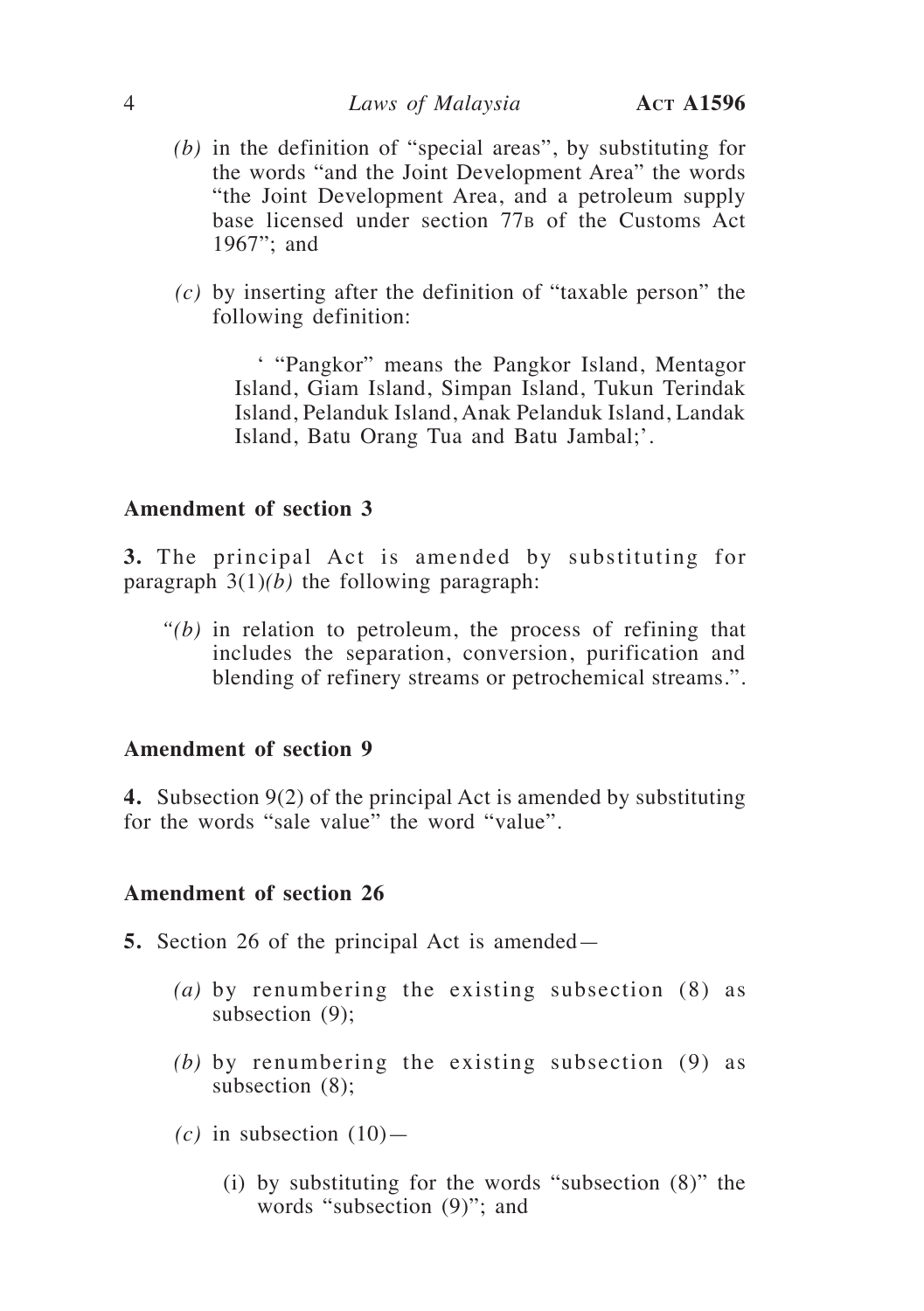- (ii) by substituting for the words "paragraph 9*(c)*" the words "paragraph 8*(c)*";
- (d) in subsection  $(11)$ 
	- (i) by substituting for the words "The court" the words "In addition to any fine imposed by the court under subsection (9), the court";
	- (ii) by substituting for the words "subsection (8)" the words "subsection (9)"; and
	- (iii) by substituting for the words "subsection (9)" the words "subsection (8)"; and
- $(e)$  in subsection  $(12)$ 
	- (i) by substituting for the words "subsection (8)" the words "subsection (9)"; and
	- (ii) by substituting for the words "subsection (9)" wherever appearing the words "subsection (8)".

#### **New section 27<sup>a</sup>**

**6.** The principal Act is amended by inserting after section 27 the following section:

#### "**Offsetting unpaid tax against refund or drawback**

**27a**. Notwithstanding any provision of this Act, where any person has failed to pay, in whole or in part—

- *(a)* any amount of sales tax due and payable, any surcharge accruing, or any penalty, fee or other money payable under this Act;
- *(b)* any amount of sales tax due and payable, any surcharge accruing, or any penalty or other money payable under the Sales Tax Act 1972 [*Act 64*];
- *(c)* any amount of service tax due and payable, any surcharge accruing, or any penalty or other money payable under the Service Tax Act 1975 [*Act 151*];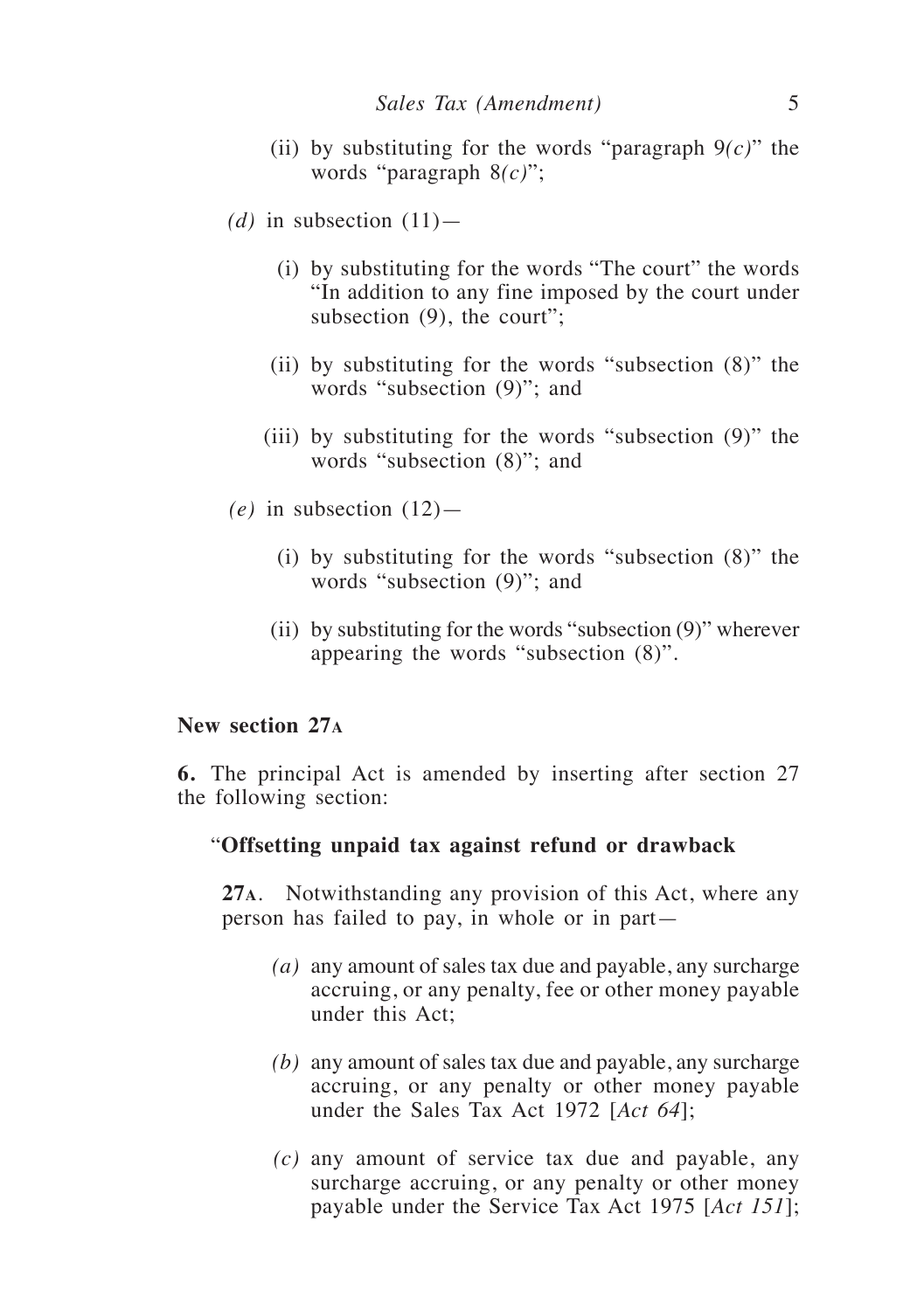- *(d)* any amount of service tax due and payable, any surcharge accruing, or any penalty, fee or other money payable under the Service Tax Act 2018 [*Act 807*];
- *(e)* any amount of goods and services tax due and payable, any surcharge accruing, or any penalty or other money payable under the Goods and Services Tax Act 2014 [*Act 762*];
- *(f)* any amount of customs duty, or any surcharge accruing, or any penalty, fee or other money payable under the Customs Act 1967; or
- *(g)* any amount of excise duty, or any surcharge accruing, or any penalty, fee or other money payable under the Excise Act 1976,

the Director General may offset, against the unpaid amount referred to in paragraphs  $(a)$ ,  $(b)$ ,  $(c)$ ,  $(d)$ ,  $(e)$ ,  $(f)$  and  $(g)$ , any amount or any part of any amount of refund or drawback due to that person and the Director General shall treat the amount offset as payment or part payment received from that person.".

## **Amendment of section 41<sup>a</sup>**

- **7.** Section 41a of the principal Act is amended—
	- *(a)* by substituting for the shoulder note the following shoulder note:

# "**Application for deduction of sales tax by registered manufacturer**";

- *(b)* in subsection (1), by substituting for paragraph *(a)* the following paragraph:
	- "*(a)* any percentage of sales tax to be deducted in respect of taxable goods purchased by any registered manufacturer;";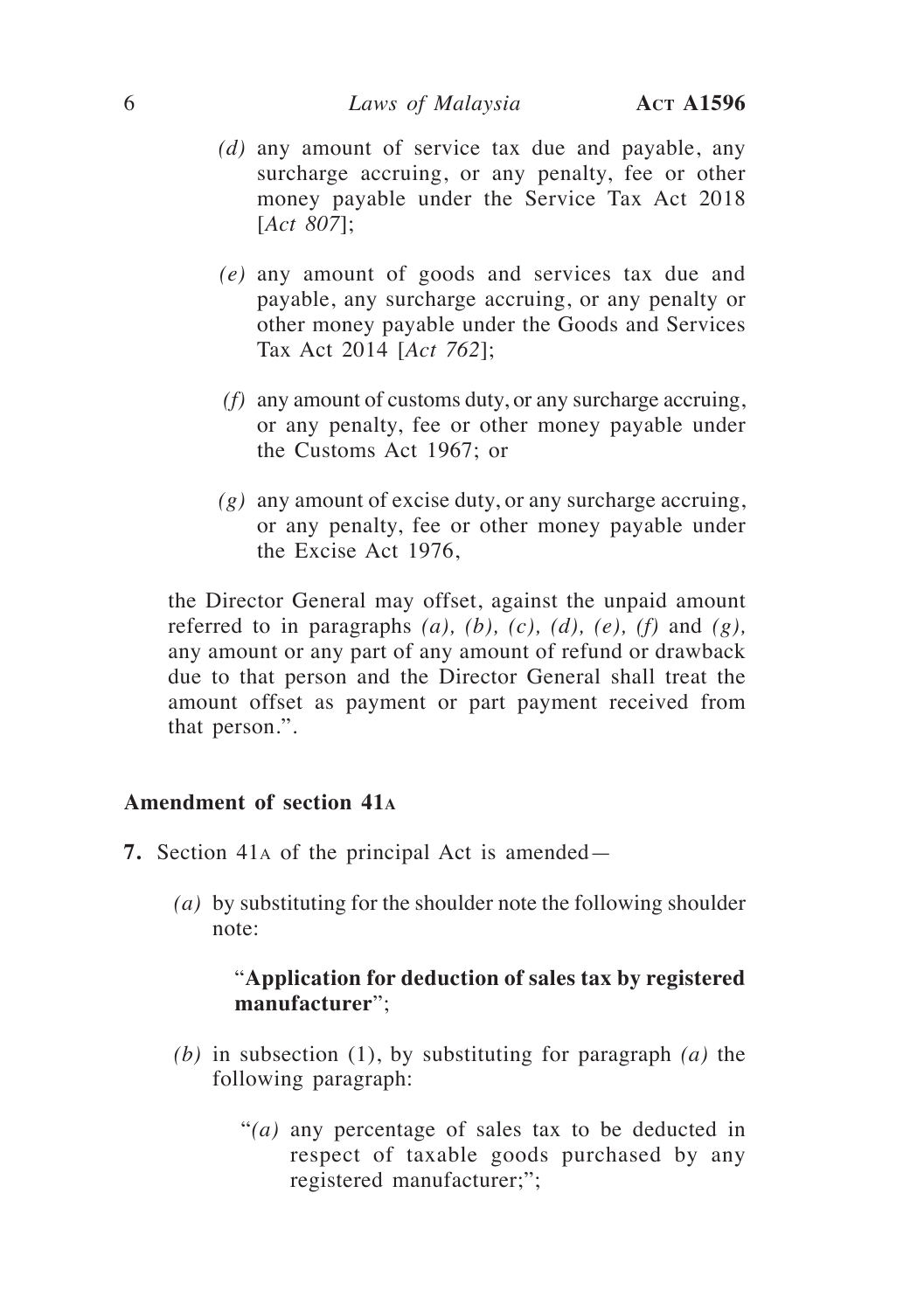- *(c)* in subsection (2), by substituting for the words "components or packaging materials" the words "components, or packing and packaging materials"; and
- *(d)* by inserting after subsection (2) the following subsections:

" (2a) A registered manufacturer may make an application to the Director General for a deduction on the amount of sales tax paid in the form and manner as prescribed under subsection (1).

(2b) Where the Director General approves the application for deduction of sales tax under subsection (2a), such deduction shall be in accordance with the percentage and conditions as prescribed by the Minister under subsection (1).".

#### **New section 84<sup>a</sup>**

**8.** The principal Act is amended by inserting after section 84 the following section:

## "**Imprisonment for non-payment of fine**

**84a.** Notwithstanding sections 283 and 284 of the Criminal Procedure Code, the period of imprisonment imposed by any court in respect of the non-payment of any fine under this Act, or in respect of the default of a sufficient distress to satisfy any such fine, shall be such period of such description, as in the opinion of the court will satisfy the justice of the case, but shall not exceed in any case the maximum period as follows:

- *(a)* where the fine does not exceed five thousand ringgit, the maximum period shall be two months;
- *(b)* where the fine exceeds five thousand ringgit but does not exceed ten thousand ringgit, the maximum period shall be four months;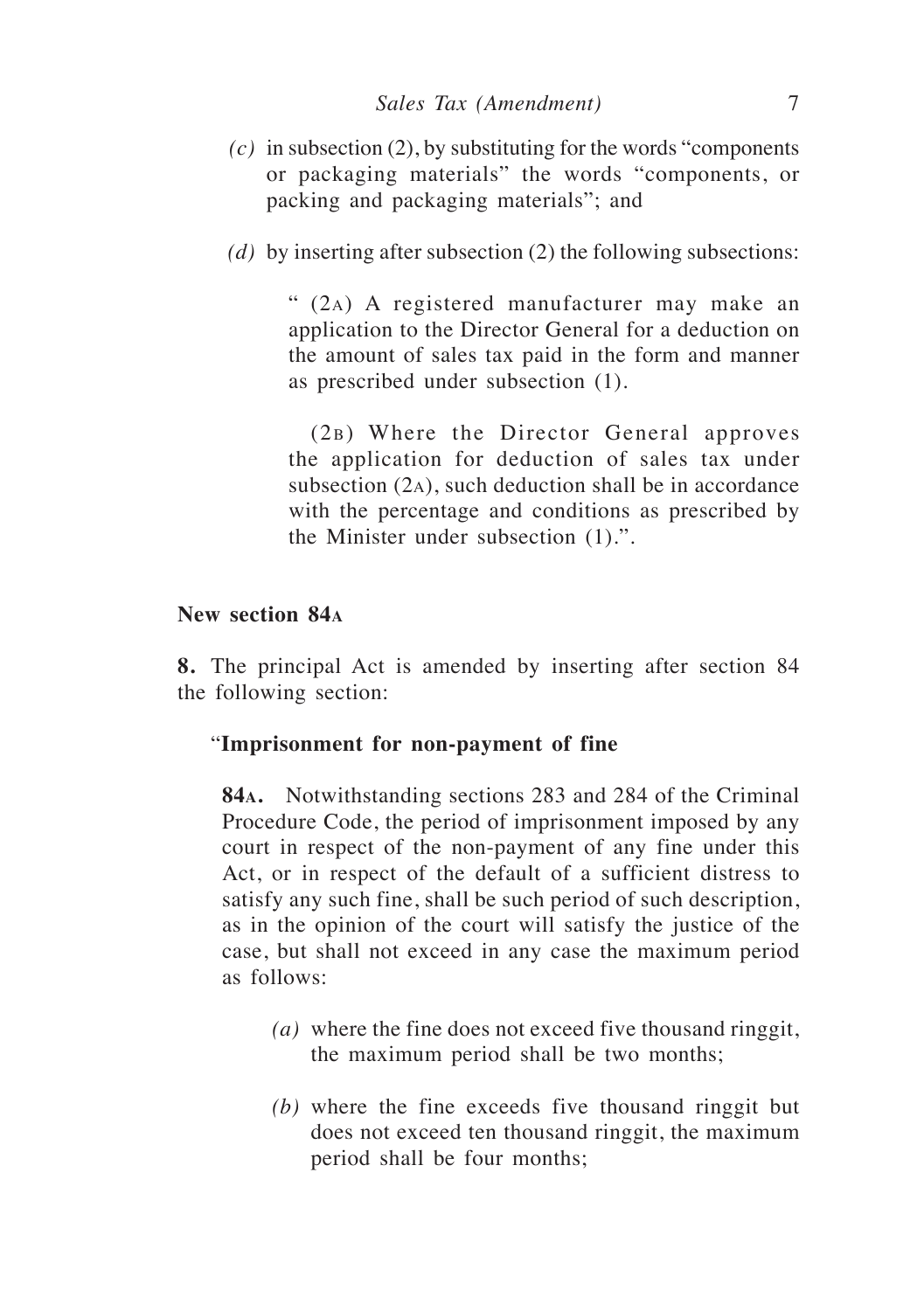*(c)* where the fine exceeds ten thousand ringgit but does not exceed twenty thousand ringgit, the maximum period shall be six months,

with two additional months for every ten thousand ringgit after the first twenty thousand ringgit of the fine.".

#### **New section 86<sup>a</sup>**

**9.** The principal Act is amended by inserting after section 86 the following section:

#### "**Evasion of sales tax on taxable goods imported**

**86a.** (1) Any person who, with intent to evade or to assist any other person to evade sales tax on importation of taxable goods commits an offence.

(2) Any person who commits an offence under subsection (1) shall, on conviction—

- *(a)* be liable for the first offence, to a fine of not less than ten times the amount of the sales tax or fifty thousand ringgit, whichever is the higher amount, and of not more than twenty times the amount of the sales tax or five hundred thousand ringgit, whichever is the higher amount, or to imprisonment for a term not exceeding five years or to both; and
- *(b)* be liable for a second offence or any subsequent offence, to a fine of not less than twenty times the amount of the sales tax or one hundred thousand ringgit, whichever is the higher amount, and of not more than forty times the amount of the sales tax or one million ringgit, whichever is the higher amount, or to imprisonment for a term not exceeding seven years or to both.".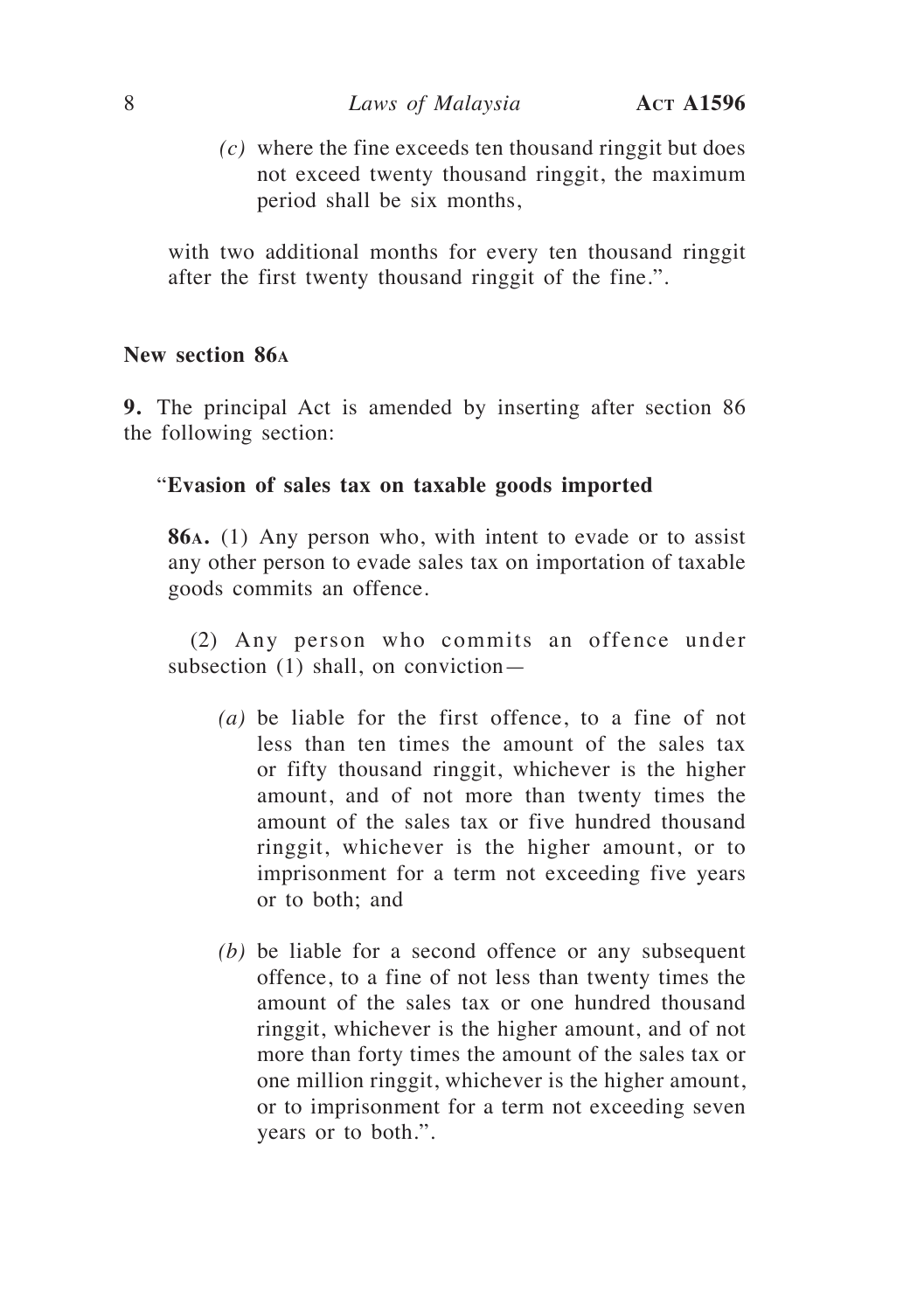#### **New section 101<sup>a</sup>**

**10.** The principal Act is amended by inserting after section 101 the following section:

#### "**Service of summons**

**101a.** (1) Every summons issued by a court against any person in connection with any civil or criminal proceedings under this Act may be served on the person named therein—

- *(a)* by delivering the summons to the person or any adult member of his family or any of his servants residing with him at his usual or last-known place of residence;
- *(b)* by leaving the summons at his usual or last-known place of residence or business in an envelope addressed to the person;
- *(c)* by sending the summons by registered post addressed to the person at his usual or last-known place of residence or business; or
- *(d)* where the person is a company, a limited liability partnership, a firm, a society, an association or other body of persons—
	- (i) by delivering the summons to the secretary or other like officer of the company, limited liability partnership, firm, society, association or other body of persons at its registered office or principal place of business; or
	- (ii) by sending the summons by registered post addressed to the company, limited liability partnership, firm, society, association or other body of persons at its registered office or principal place of business.

(2) Any summons sent by registered post to any person in accordance with subsection (1) or by delivering the summons to the person or to any adult member of his family or any of his servant residing with him shall be deemed to be duly served on the person.